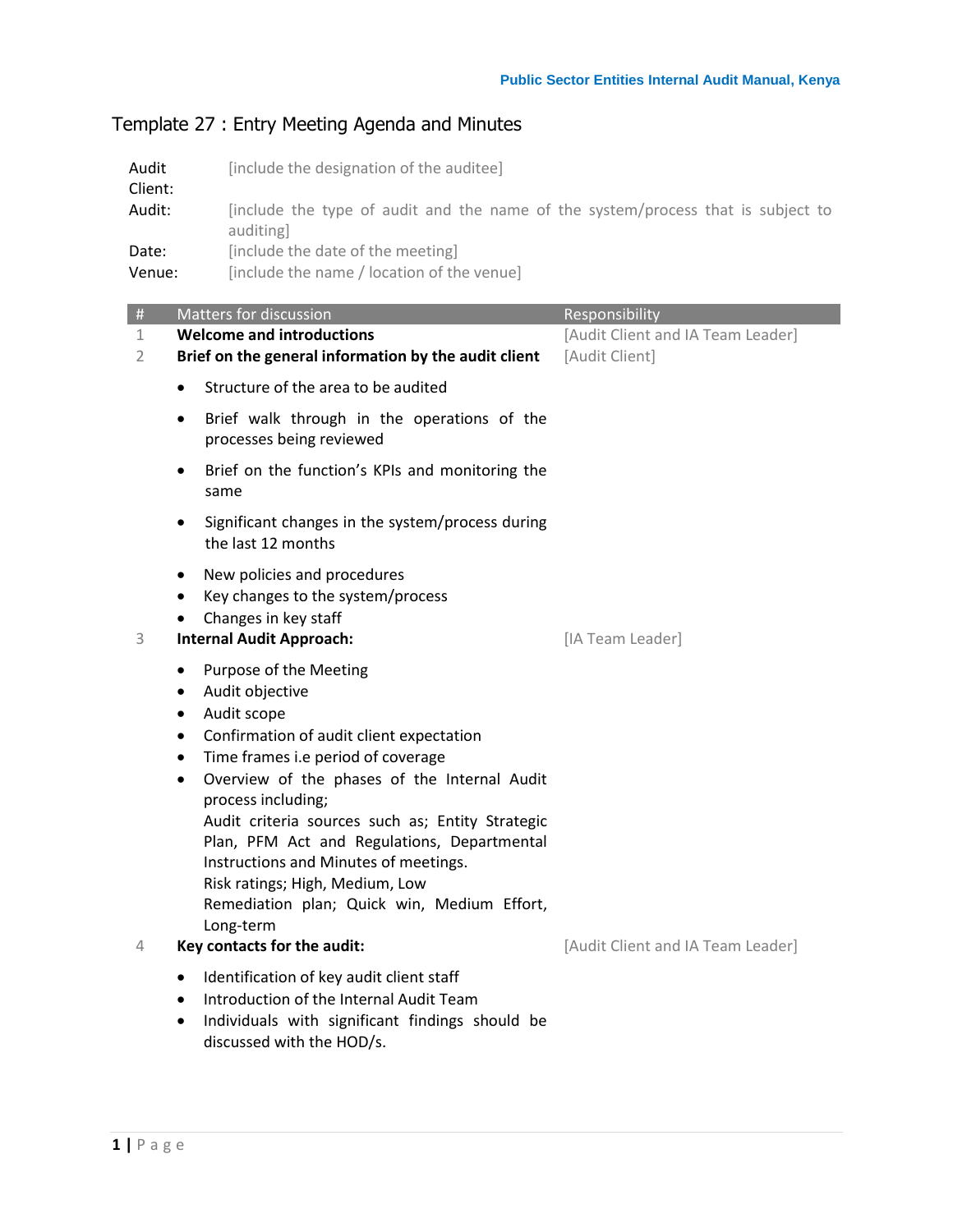## **Public Sector Entities Internal Audit Manual, Kenya**

| # | <b>Matters for discussion</b>                                                                                                                                                                                                                                                                                                 | Responsibility                    |
|---|-------------------------------------------------------------------------------------------------------------------------------------------------------------------------------------------------------------------------------------------------------------------------------------------------------------------------------|-----------------------------------|
| 5 | Resources to be provided by the audit client                                                                                                                                                                                                                                                                                  | [Audit Client and IA Team Leader] |
| 6 | Availability of information requested (through the<br>$\bullet$<br>planning memo or through subsequent means<br>e.g. e-mails, information request memos etc.<br>Availability of audit client key staff<br>$\bullet$<br>Key risks, relevant to the area being audited                                                          | [Audit Client]                    |
|   | Any changes to the risks register after the annual<br>٠<br>risk assessment.<br>Where the audit client has not undertaken an<br>$\bullet$<br>annual risk assessment, the Internal Auditor can<br>use this opportunity to discuss the risk<br>assessment undertaken by the IAF during<br>planning stage/pre-field work analysis |                                   |
| 7 | <b>Additional</b><br>expectations<br><b>or</b><br>concerns<br>management may have about the audit                                                                                                                                                                                                                             | <b>that</b> [Audit Client]        |
|   | <b>Other matters</b>                                                                                                                                                                                                                                                                                                          | [Audit Client and IA Team Leader] |
|   | Closing                                                                                                                                                                                                                                                                                                                       | [IA Team Leader]                  |

The HIA to make appropriate amendments to the agenda items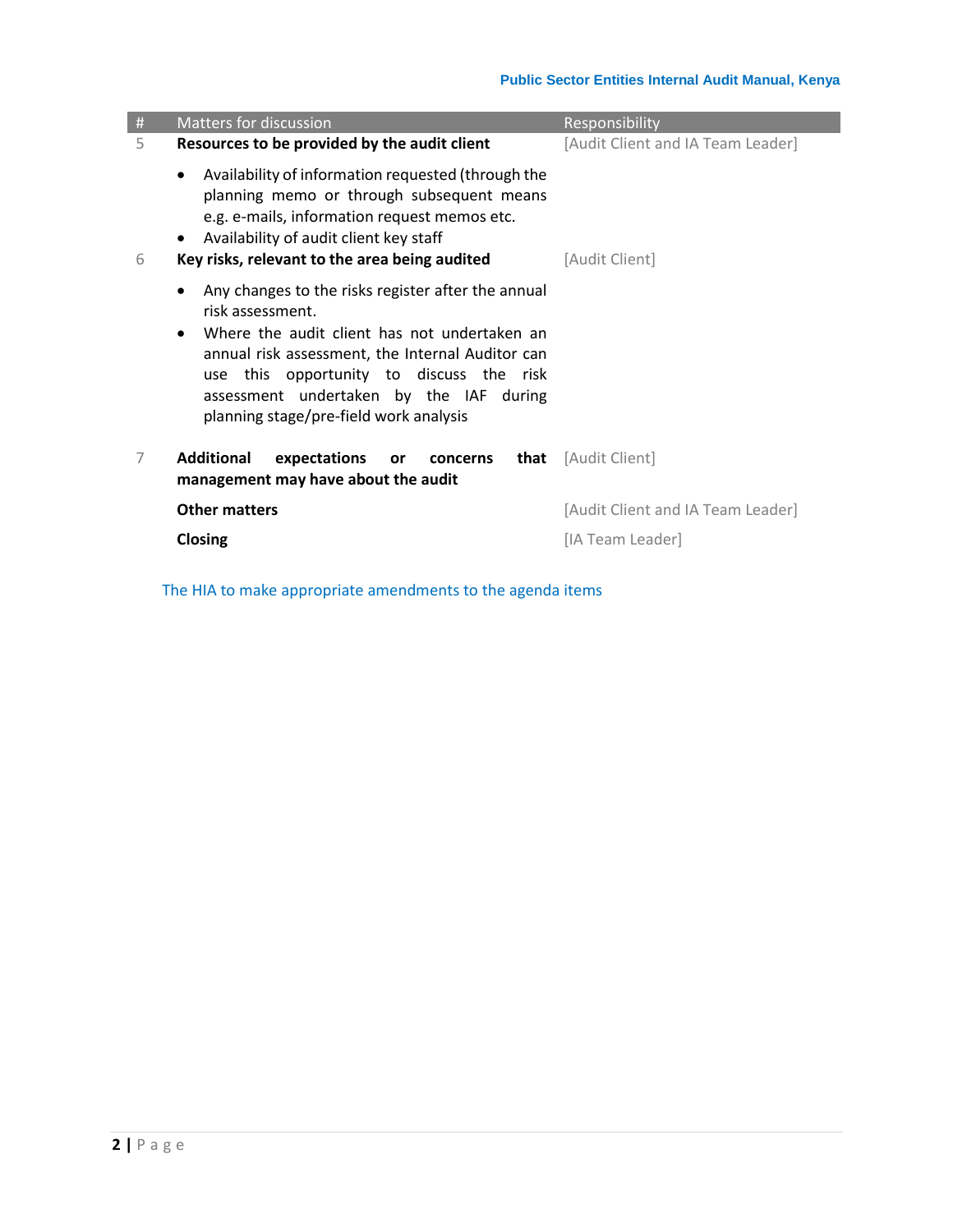| MINUTES OF ENTRY MEETING HELD ON TUESDAY 21 <sup>ST</sup> JUNE 20XX IN THE BOARDROOM AT |
|-----------------------------------------------------------------------------------------|
| 9.00AM                                                                                  |

| <b>Members Present:-</b>                                                                                                                                                                                                                          |                                         |                                        |                  |  |  |
|---------------------------------------------------------------------------------------------------------------------------------------------------------------------------------------------------------------------------------------------------|-----------------------------------------|----------------------------------------|------------------|--|--|
|                                                                                                                                                                                                                                                   | <b>Name</b>                             | <b>Designation</b>                     |                  |  |  |
| 1.                                                                                                                                                                                                                                                | Jean                                    | Director Finance and Economic Planning |                  |  |  |
| 2.                                                                                                                                                                                                                                                | Sam                                     | <b>Internal Auditor</b>                |                  |  |  |
| 3.                                                                                                                                                                                                                                                | Robert                                  | Director of Accounting and Finance     |                  |  |  |
|                                                                                                                                                                                                                                                   | <b>Point of Discussion</b>              |                                        | <b>Action By</b> |  |  |
|                                                                                                                                                                                                                                                   | <b>Adoption of Agenda</b>               |                                        |                  |  |  |
| The proposed agenda was:-                                                                                                                                                                                                                         |                                         |                                        | Name             |  |  |
| Introductions<br>$\mathbf{1}$ .<br>Brief on the general information<br>2.<br>Assignment scope and approach<br>3.<br>Key contacts for the audit<br>4.<br>Resources<br>5.<br>6.<br><b>Risks</b><br>7. Additional expectations or concerns<br>8. AOB |                                         |                                        |                  |  |  |
|                                                                                                                                                                                                                                                   | Min. 1 Introduction                     |                                        |                  |  |  |
| 1) Welcomed members to the meeting and requested that these meetings are                                                                                                                                                                          | <b>Name</b>                             |                                        |                  |  |  |
|                                                                                                                                                                                                                                                   | Min. 2 Brief on the general information |                                        |                  |  |  |
|                                                                                                                                                                                                                                                   |                                         |                                        | <b>Name</b>      |  |  |
|                                                                                                                                                                                                                                                   | Min. 3 Scope and approach               |                                        |                  |  |  |
|                                                                                                                                                                                                                                                   | i)<br>ii)                               |                                        | <b>Name</b>      |  |  |
| Min. 4 Key contacts for the audit                                                                                                                                                                                                                 |                                         |                                        |                  |  |  |
|                                                                                                                                                                                                                                                   | <b>Name</b>                             |                                        |                  |  |  |
|                                                                                                                                                                                                                                                   | a)<br>b)                                |                                        |                  |  |  |
|                                                                                                                                                                                                                                                   |                                         |                                        |                  |  |  |
| <b>Min. 5 Resources</b>                                                                                                                                                                                                                           |                                         |                                        |                  |  |  |